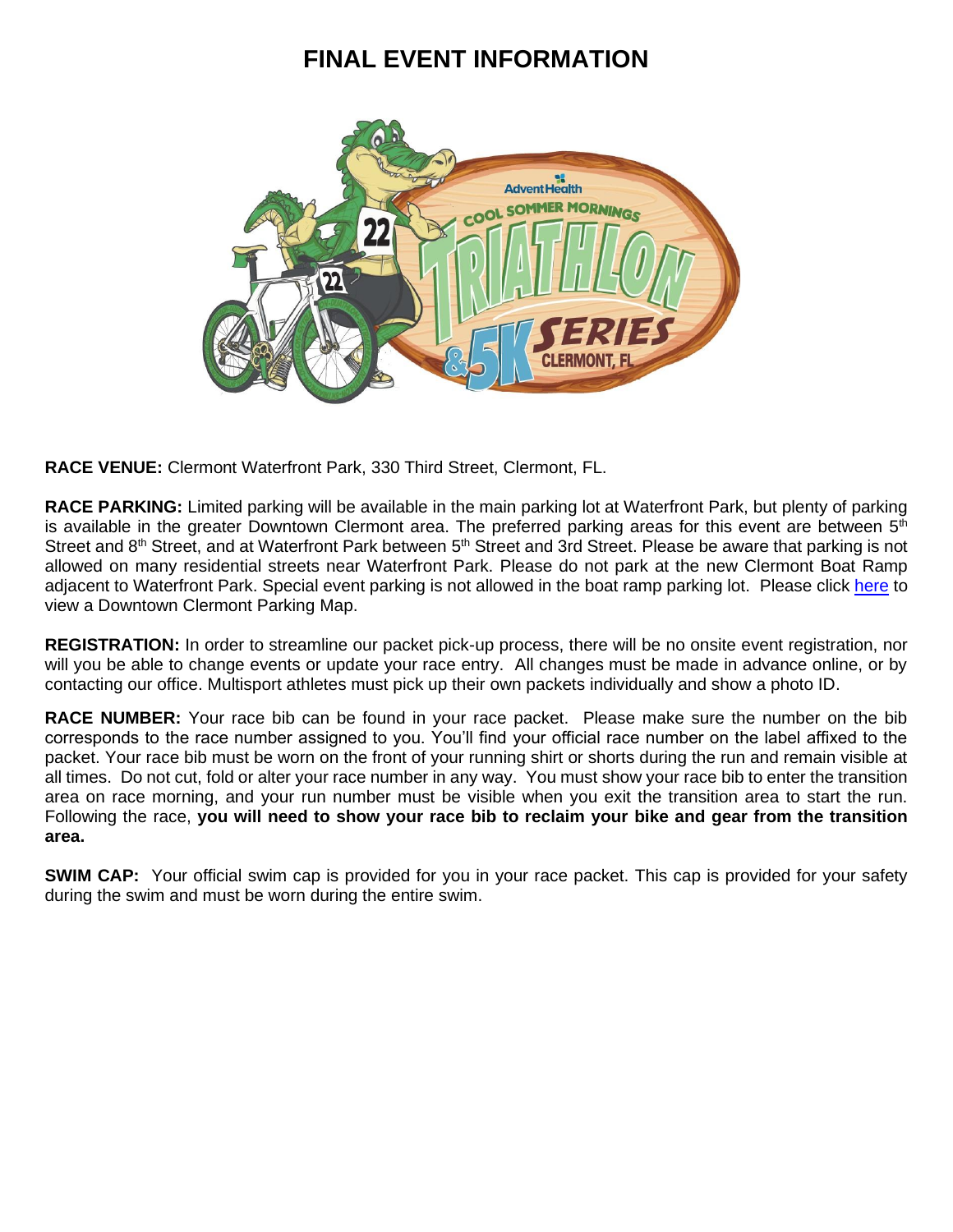

**BODY MARKING:** Body marking will be done onsite by a volunteer wearing gloves. If you would prefer to body mark yourself markers will be available in the transition area. BIB numbers should be visible on the FRONT of the arms and shins.

**BIKE INSPECTION:** It is up to each individual athlete to make sure his or her bike is in safe and proper working order. JPR Mobile Services will be set-up near the entrance to the transition area on race morning should you need assistance with your bike. Please make sure your handlebar ends are plugged.

**BIKE FRAME NUMBER:** Your bike frame number is included in your race packet. The number must be attached to your bike and be visible from both sides before you will be allowed to bring your bike into the transition area.

**BIKE CHECK-IN: There is no Friday bike check-in available.** All bikes must be checked-in on race morning, Saturday starting at 5:30am. All bikes and gear, for all events, must be placed by 7:05am. Please allow for extra time to stage your bike in transition.

**TRANSITION AREA:** The transition area has specific zones for each race that will allow us to have staggered closing times for each race. All bikes and equipment for all events must be staged prior to 7:05am. The transition area will be cleared of all athletes by 7:05 in order to have a clean field of play for all. Following the race our transition team will let athletes reclaim their gear as quickly as possible. Please be aware that the transition area is an active race zone until 11:00 am, so please follow the instructions of the volunteers and be aware of your environment when you enter. This is not the time or place to chat with other athletes in the transition area as you may become distracted and a hazard to athletes who are still racing.

**RECLAIM BIKE & GEAR: Only the athlete with their race number will be permitted to reclaim gear.** Remember, no race number, no gear!

### **DROPPING OUT: If you drop out of the race for any reason, it is imperative that you notify a race official and return your Timing Chip immediately!**

**SWIM COURSE:** The swim course is a rectangular course that is shared by both triathlon distances. Swimmers will swim counter clockwise keeping all buoys on their left. The turn buoys for all three distances will be in place when the event starts, however, excess buoys will be removed after each event start. A water station will be located prior to the entrance of the transition area. Cups of water will be space out on tables for you to grab as you run towards the transition area.

**SWIM STARTS:** Athletes will be assigned a swim wave and specific cap color in advance of the race. This information will be printed on your race packet and your swim cap will be inside of your race packet.

**BIKE COURSE:** All course maps can be found here - [http://sommersportsevents.com/Resources/Maps-](http://sommersportsevents.com/Resources/Maps-Downloads)[Downloads.](http://sommersportsevents.com/Resources/Maps-Downloads) All events share the same bike course.

- The 10.6 mile Sprint bike course starts by traveling clockwise around Lake Minneola, and then at the entrance to Waterfront Park cyclists will take a left on Grand Highway to complete an additional 2.2 mile loop before returning to Waterfront Park.
- The International Distance cyclists will complete two laps of the 10.6 mile Sprint course for their 21.2 bike course. At the end of lap 1, International Distance cyclists will travel around the traffic circle and then head back out on the course for lap 2.

All cyclists will travel around the traffic circle to finish. Cyclists finishing their bike ride should stay to the right when entering the circle, while International Distance cyclists that will be heading out for lap 2 should stay closer to the inside of the circle. Please watch out for the dip when you enter and exit the traffic circle.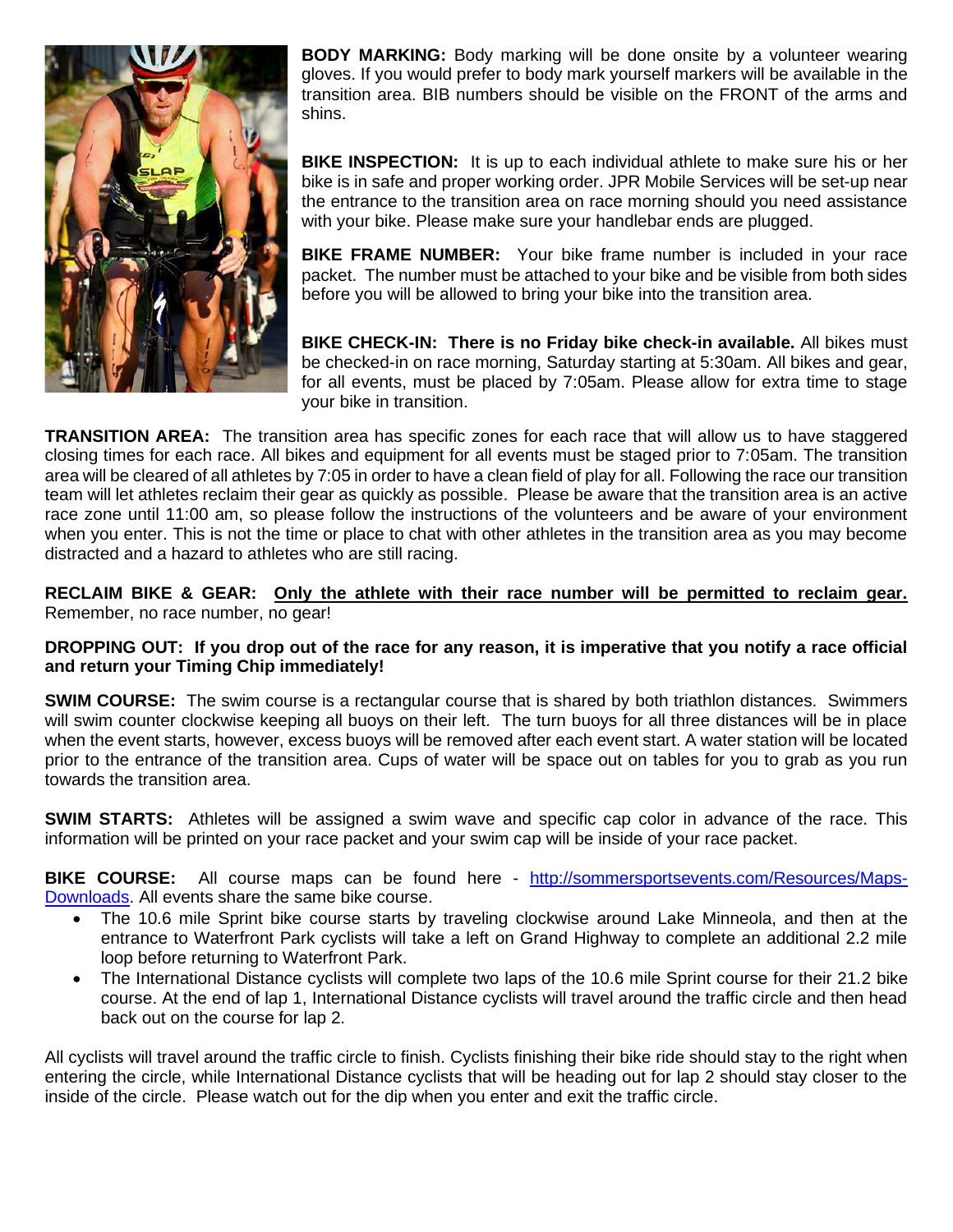**RUN COURSE: RUN COURSE:** All run courses are out and back on the South Lake Trail. All turnaround points will be marked with signs and will have a course marshal present. It is the responsibility of each athlete to know the course so please study the course maps and become familiar with them prior to the race. The International Distance 10K run is two laps of the 5K course. At the end of lap 1, you will run past the finish chute and run towards the run start inflatable, keeping to the right. Immediately after you run under the inflatable, you will make a u-turn to then go out on lap 2. On the end of your second lap, you will turn into the finish chute.

**DUATHLON:** The Duathlon run #1 start is at the run start inflatable. Look for the pre-staging area identified with large Duathlon Start flags in close proximity to the run start inflatable. Your first run is 1 mile and you will run out .5 miles to the turnaround point near Lilly's, and then return back to Waterfront Park. The run #1 turnaround point will be identified with a sign. At the end of run #1 you will be redirected back though the run start inflatable and then will enter the transition area via the run start chute.

**AQUABIKE:** Aquabike athletes will complete the swim and bike of the International Distance Course. Your race will end when you finish your bike course and cross the bike start/finish timing wire. After you finish we encourage you to enter the finish chute and cross the finish line for your official finish photo and to claim our finisher medal and return your timing chip. The time recorded when you cross the finish line will be discarded. If you do not want to run through the finish, please report to the end of the finish chute to turn in your timing chip and collect your finisher medal.

**RELAY:** The relay exchange point will be at the entrance to the transition area. The transition area coordinator will brief relay team participants on race morning.

**BIKE BOTTLE EXCHANGE (INTERNATIONAL DISTANCE ONLY):** There is one bottle exchange on the 21.2 mile bike course. The support station is located near the Highlander Building just after you finish lap 1 of the bike. Please pull off to the far right to receive support. The station will have water, Gatorade Endurance Formula and bananas. The water and Gatorade will be served in sport top bottles that will fit in your bike cage. The seal will be removed before the bottles are handed off. Please discard all empty bike bottles, food wrappers and leftover food items within 100 yards following, the bike bottle exchange station.

**RUN WATER STATIONS:** A run water station will be located at the start of the run and another midway on the course, near miles 1 and 2. Water will be distributed in cups by volunteers. When you are ready to dispose of your cup, please toss it in one of the many trash cans you'll find along the course. Gatorade will also be available at the midway station. Be sure to thank the volunteers!

**COURSE MARKINGS:** The swim course will be marked with large triangular and round buoys. The bike course is marked with NEON GREEN arrows in advance of and immediately following each turn. Three signs will be placed at each turn and all bike signs are of the same design. Law enforcement will be at all intersections where athletes do not have the right of way. Please be aware that their responsibility is traffic control and course safety. They are not there to be course marshals to direct you where to go. **It is your responsibility to know the course!**



The run course is marked with TEAL arrows immediately prior to each turn and at the turnarounds. Signs are placed in advance of all turns and turnarounds.

Please note that all events share the same courses. Each event will have turns or turnaround points that are unique to each event and distance. The special turns and turnaround points will have specific signs and markings identifying the race/distance they represent. Remember, **it is your responsibility to know the course!** Signs can be vandalized or damaged during the event. When in doubt, always follow the correct colored arrows marked on the roads. **Do not automatically follow the cyclists or runners ahead of you, they may be recreational athletes not associated with the race.**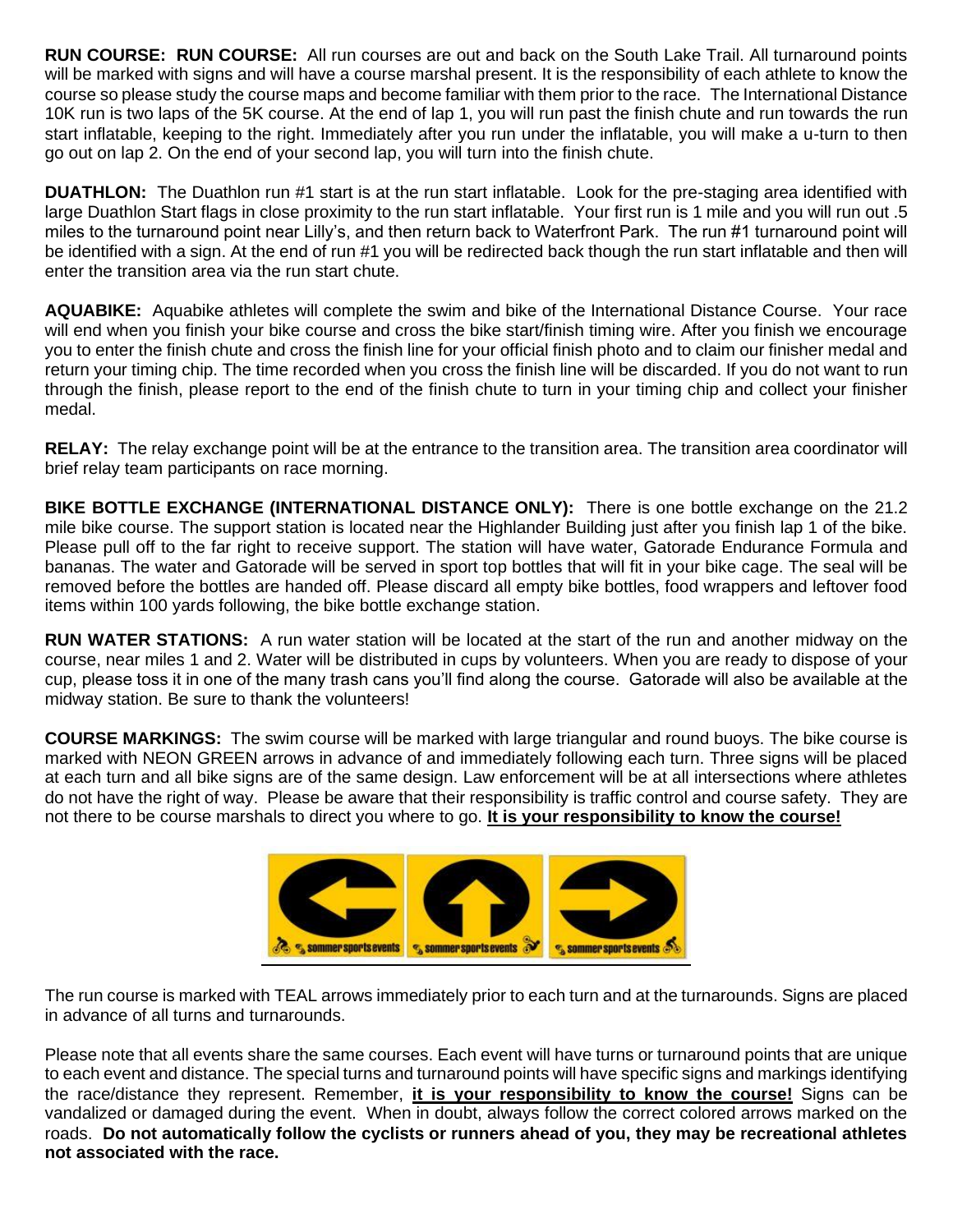**COURSE MAPS: It is your responsibility to know the course!** We recommend you travel the course in advance of the race. Please study the course maps available online and note the locations of the turns and support stations. You can access the maps from the event website and also from the Downloads Page [http://sommersportsevents.com/Resources/Maps-Downloads.](http://sommersportsevents.com/Resources/Maps-Downloads)

**WETSUITS:** Wetsuit use is in accordance with USAT Rules. The water temperature is currently not in the wetsuit legal range and we expect it to remain in the non-wetsuit legal range until fall.

**LITTER:** Please respect the environment by helping keep the Clermont area clean! Do not discard your energy product wrappers (i.e., Bar and Gel wrappers), banana peels and bike bottles along the course. All trash should be discarded at the designated bottle exchange stations and water stops.

**TIMING:** This race will be timed using state of the art race|result pro chips. The timing chips are attached to a neoprene ankle bracelet and they must be worn on your ankle, NOT YOUR WRIST. Chips will be handed out under the Highlander Pavilion on race morning.Timing chips will be collected in the run finish chute. If you drop out of the race for any reason, please turn in your timing chip at the end of the finish line chute. You are responsible for the safe keeping of this chip during the event. There is a \$65 replacement fee for lost or nonreturned chips. Please do not cut the chip bands. You will be assessed a \$5 replacement fee if you cut the band on your ankle strap.

If you or your friends wish to receive text or email results notifications during the race, please make sure you follow the link in the email to authorize messaging via RunSignUp.com.

**RESULTS & AWARDS:** Rather than have multiple lengthy awards ceremonies for the multiple events being held on Race Day, Sommer Sports will be distributing awards via our *Fast Awards* process for age group winners. An award ceremony will be held for Overall winners in each race distance. The awards podium and backdrop will be nearby so photos can be captured.

**UNSPORTSMANLIKE CONDUCT: Unsportsmanlike conduct during any portion of the race will not be tolerated and will result in disqualification!**

**VOLUNTEERS: Please thank the volunteers whenever possible!** If you have friends or family members that would like to volunteer on race day, please email vteam@SommerSports.com.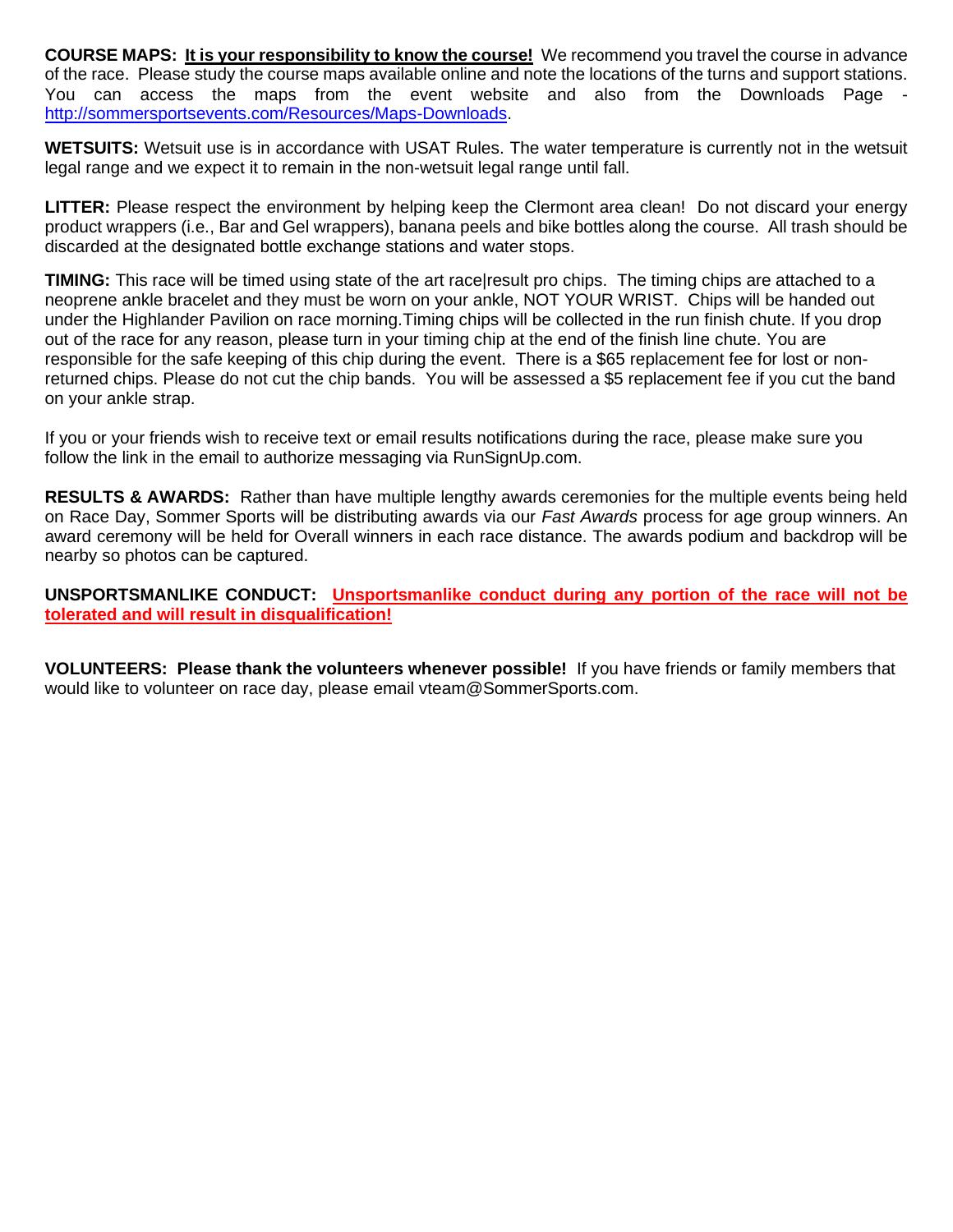# **Event Timetable\*:**

# **\*All activities take place at Clermont Waterfront Park**

# **COOL SOMMER MORNINGS #1 EVENT TIMETABLE\***

*\* Subject to Change*

## **Friday, June 10, 2022**

4:00pm - 7:00pm Packet Pick-up at the Highlander Building, Clermont Waterfront Park, 100 3rd Street, Clermont, FL 34711

### **Saturday, June 11, 2022**

5:30am Packet Pickup & Transition Area Opens 5:30am - 7:00am Packet Pick-up at the Highlander Pavilion, Clermont Waterfront Park, 100 3rd Street, Clermont, FL 34711 7:00am Cool Sommer Mornings 5K Start! 7:05am USA Games Triathlon Start 7:18am International Triathlon & Aquabike Start! (by waves) 7:40am Sprint Triathlon Start! (by waves) 7:42am Sprint Duathlon Start! 9:00am-12:00pm Claim Awards 12:00pm Course Support End

## **RACE SMART!**

## **A special thanks to our great community partners!**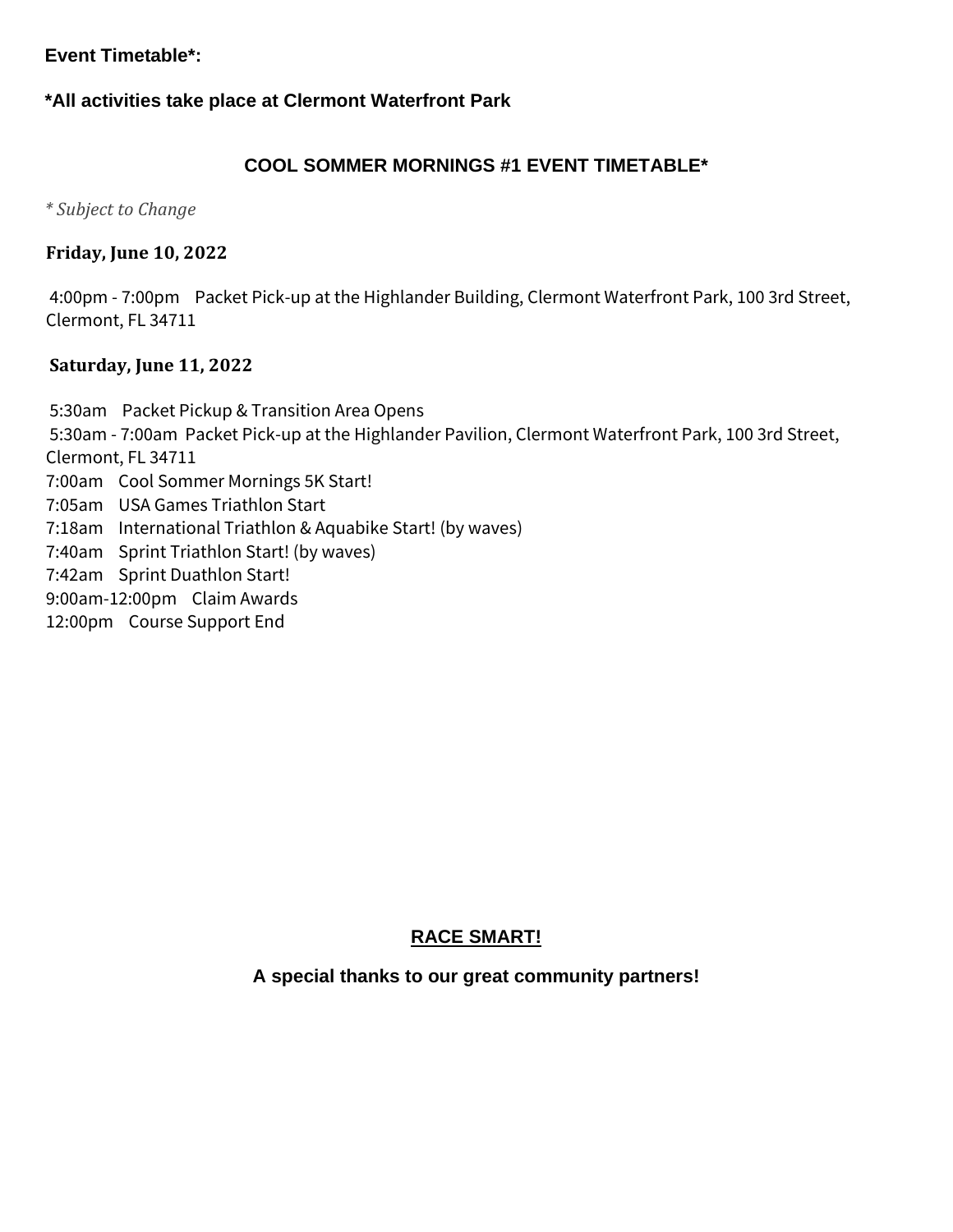

# **COMMONLY VIOLATED RULES & PENALTIES**

### **1. Helmets:**

Only helmets approved by the US Consumer Product Safety Commission (CPSC) may be used in USAT sanctioned events. Helmets must be worn at all times while on your bike. This means before, during, and after the event.

### *Penalty:* Disqualification

### **2. Chin Straps:**

Chin straps must be fastened at all times when on a bicycle. DO NOT unbuckle your chin strap unless you are off your bicycle.

**Penalty:** Disqualification on the course; time penalty in transition area only.

### **3. Unauthorized Assistance**:

No assistance other than that offered by race and medical officials may be used. Triathlons and duathlons are individual tests of fitness.

**Penalty:** Time penalty

### **4. Transition Area:**

All equipment must be placed in the properly designated and individually assigned bike corral. The wheel of the bicycle must be down on the side of the assigned space. All participants must return their bicycles to an upright position in their designated bicycle corral. No person shall interfere with another participant's equipment or impede the progress of another participant. All bar ends must be solidly plugged. No participant shall bring ANY glass containers into the transition area.

**Penalty:** Time penalty or disqualification

### **5. Drafting:**

**Drafting**--keep at least three bike lengths of clear space between you and the cyclist in front. If you move into the zone, you must pass within 15 seconds.

**Position**--keep to the right hand side of the lane of travel unless passing.

**Illegal Pass**-- cyclists must pass on the left, not on the right.

**Blocking**--riding on the left side of the lane without passing anyone and impeding other cyclists attempting to pass. **Overtaken**--once passed, you must immediately exit the draft zone from the rear, before attempting to pass again.

*Penalty:* Time penalty

### **6. Course:**

All competitors are required to follow the prescribed course and to stay within all coned lanes. Cutting the course is an obvious violation and going outside the course is a safety issue. Cyclists shall not cross a solid yellow center line for ANY reason. Cyclists must obey all applicable traffic laws at all times.

**Penalty:** Referee's discretion, time penalty or disqualification

### **7. Unsportsmanlike-Like Conduct:**

Foul, harsh, argumentative or abusive language or other unsportsmanlike conduct directed at race officials, USA Triathlon officials, volunteers, spectators or fellow athletes is forbidden.

*Penalty:* Disqualification